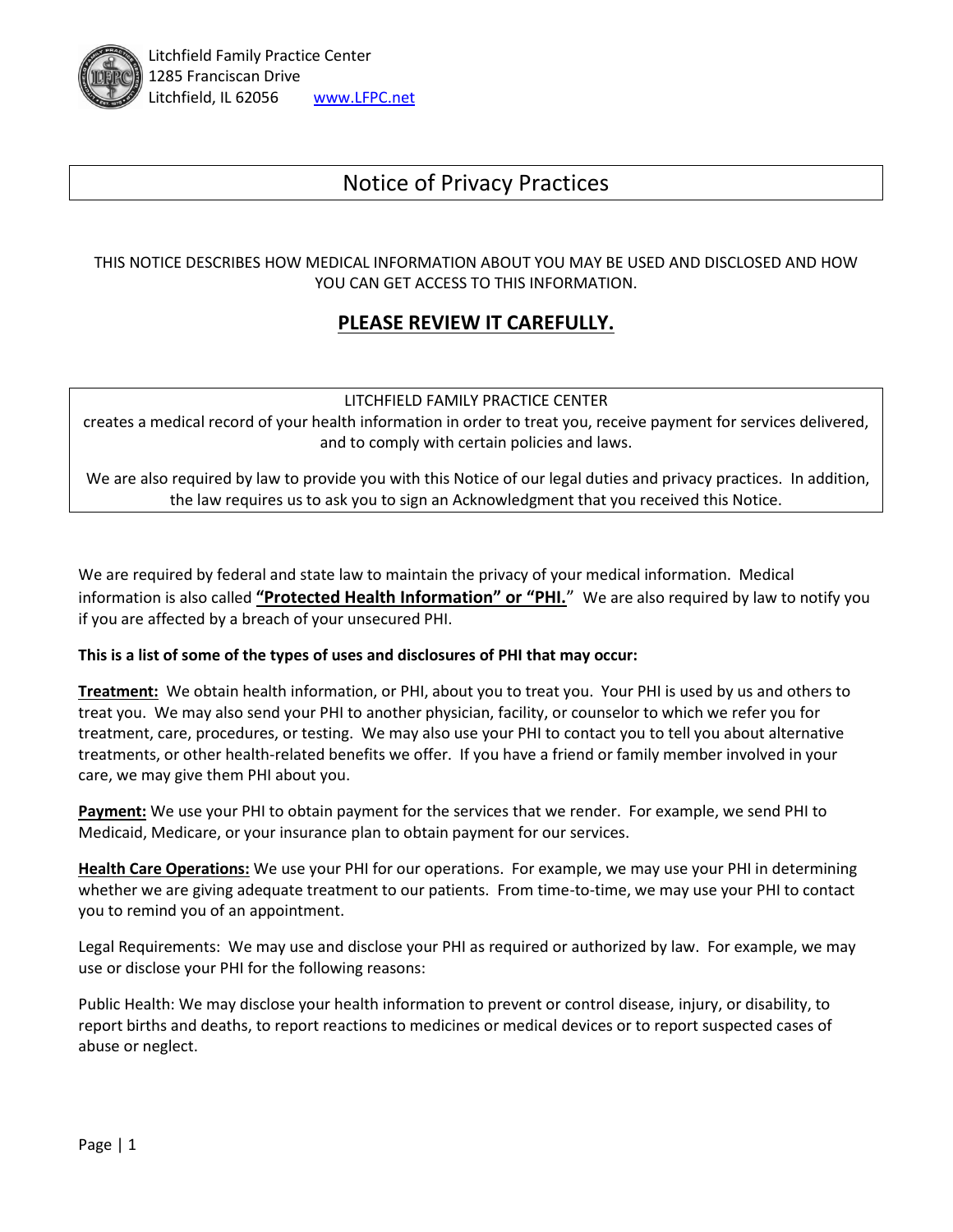Health Oversight Activities: We may use and disclose your PHI to state agencies and federal government authorities when required to do so. We may use and disclose your health information in order to assist others in determining your eligibility for public benefit programs and to coordinate delivery of those programs.

For example, we must give PHI to the Secretary of Health and Human Services in an investigation into our compliance with the federal privacy rule.

Judicial and Administrative Proceedings: We may use and disclose your PHI in judicial and administrative proceedings. Efforts may be made to contact you prior to a disclosure of your PHI to the party seeking the information.

Law Enforcement: We may use and disclose your PHI in order to comply with requests pursuant to a court order, warrant, subpoena, summons, or similar process. We may use and disclose PHI to locate someone who is missing, to identify a crime victim, to report a death, to report criminal activity at our offices, or in an emergency.

Avert a Serious Threat to Health or Safety: We may use or disclose your PHI to stop you or someone else from getting hurt.

Work-Related Injuries: We may use or disclose PHI to an employer if the employer is conducting medical workplace surveillance or to evaluate work-related injuries.

Coroners, Medical Examiners, and Funeral Directors: We may use or disclose PHI to a coroner or medical examiner in some situations. For example, PHI may be needed to identify a deceased person or determine a cause of death. Funeral directors may need PHI to carry out their duties.

Armed Forces: We may use or disclose the PHI of Armed Forces personnel to the military for proper execution of a military mission. We may also use and disclose PHI to the Department of Veterans Affairs to determine eligibility for benefits.

National Security and Intelligence: We may use or disclose PHI to maintain the safety of the President or other protected officials. We may use or disclose PHI for the conduct of national intelligence activities.

Correctional Institutions and Custodial Situations: We may use or disclose PHI to correctional institutions or law enforcement custodians for the safety of individuals at the correctional institution, those that are responsible for transporting inmates, and others.

Research: You will need to sign an Authorization form before we use or disclosure PHI for research purposes except in limited situations. For example, if you want to participate in research or a clinical study, an Authorization form must be signed.

Fundraising*: We do not engage in fundraising activities. We do not engage in marketing activit***ies**, and need your authorization to do so.

Immunizations: If we obtain and document your verbal or written agreement to do so, we may release proof of immunization to a school where you are a student or prospective student.

Illinois law: Illinois law also has certain requirements that govern the use or disclosure of your PHI. In order for us to release information about mental health treatment, genetic information, your AIDS/HIV status, and alcohol or drug abuse treatment, you will be required to sign an Authorization form unless state law allows us to make the specific type of use or disclosure without your authorization.

### **Your Rights: You have certain rights under federal and state laws relating to your PHI. Some of these rights are described below:**